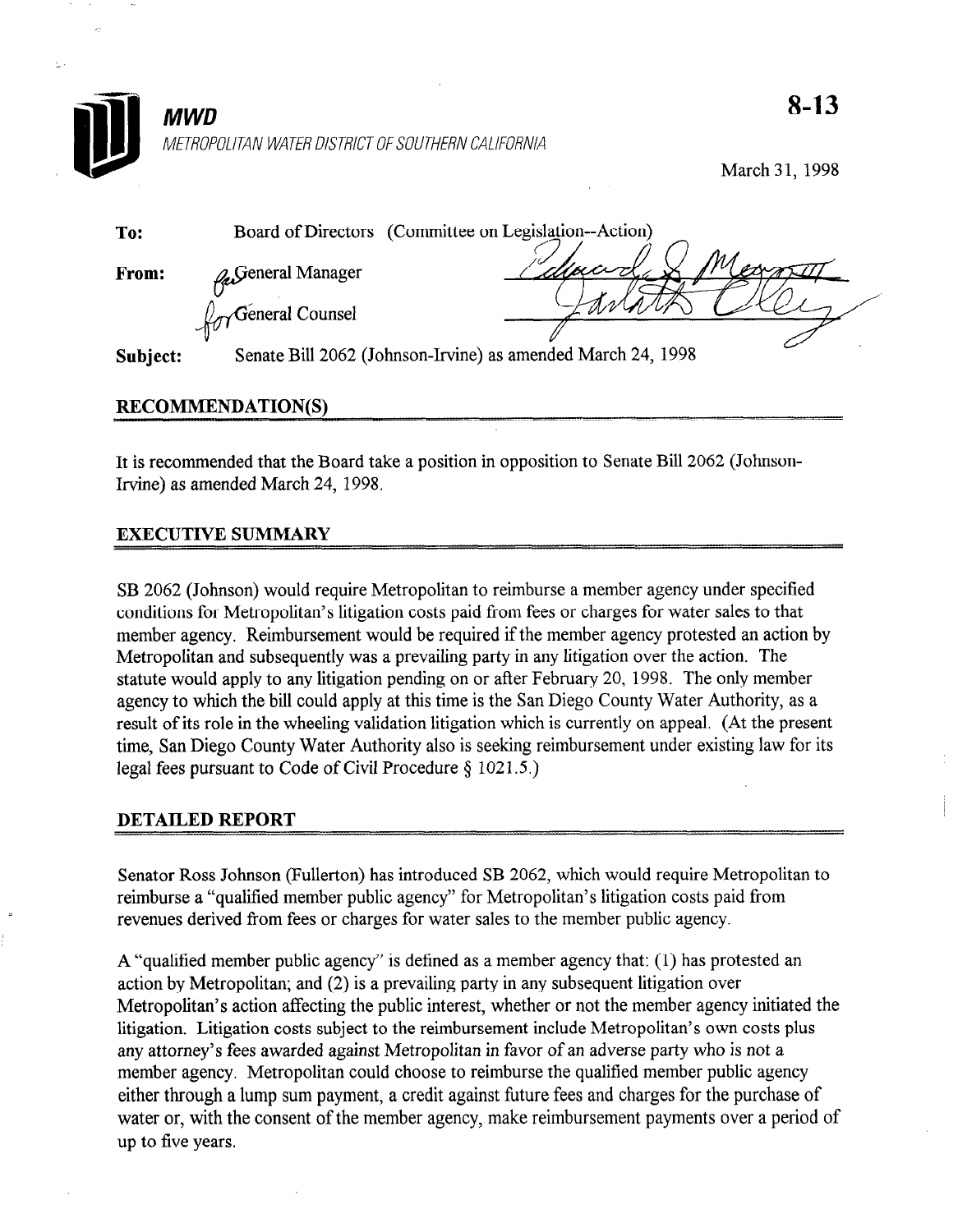The statute would apply to any litigation pending on or after February 20, 1998. Currently, the only litigation to which the statute would apply is the wheeling validation case (Metropolitan Water District v. All Persons) which is on appeal from judgment of the trial court. As you will recall, the San Diego County Water Authority joined in that litigation in opposition to validation of Metropolitan's wheeling rates, and, if it prevails, could qualify for reimbursement under this bill.

The general rule in California is to prevent the shifting of litigation costs to other litigants by requiring that each party to litigation is responsible for its own attorney's fees. (See California Code of Civil Procedure  $\S$  1021.) This special interest bill would single out one public agency--Metropolitan--for different treatment for no compelling reason. Moreover, it would change the rules for that one party long after the litigation commenced, and subject most of its member agencies to an increased share of costs. It also would establish the bad public policy precedent of potentially encouraging members of multiple agency boards to litigate differences with fellow members rather than resolving them through the agency's normal governing structure. Ultimately, public agency governing bodies could be discouraged from pursuing innovative ways to achieve their public purposes or from making decisions on controversial issues in the absence of unanimity for fear that dissenting members will attempt to overturn majority decisions in court and impose increased litigation costs on the majority members.

For all of these reasons staff, recommends that the Board take a position in opposition to SB 2062.

JFR:mg #9637

Attachment(s)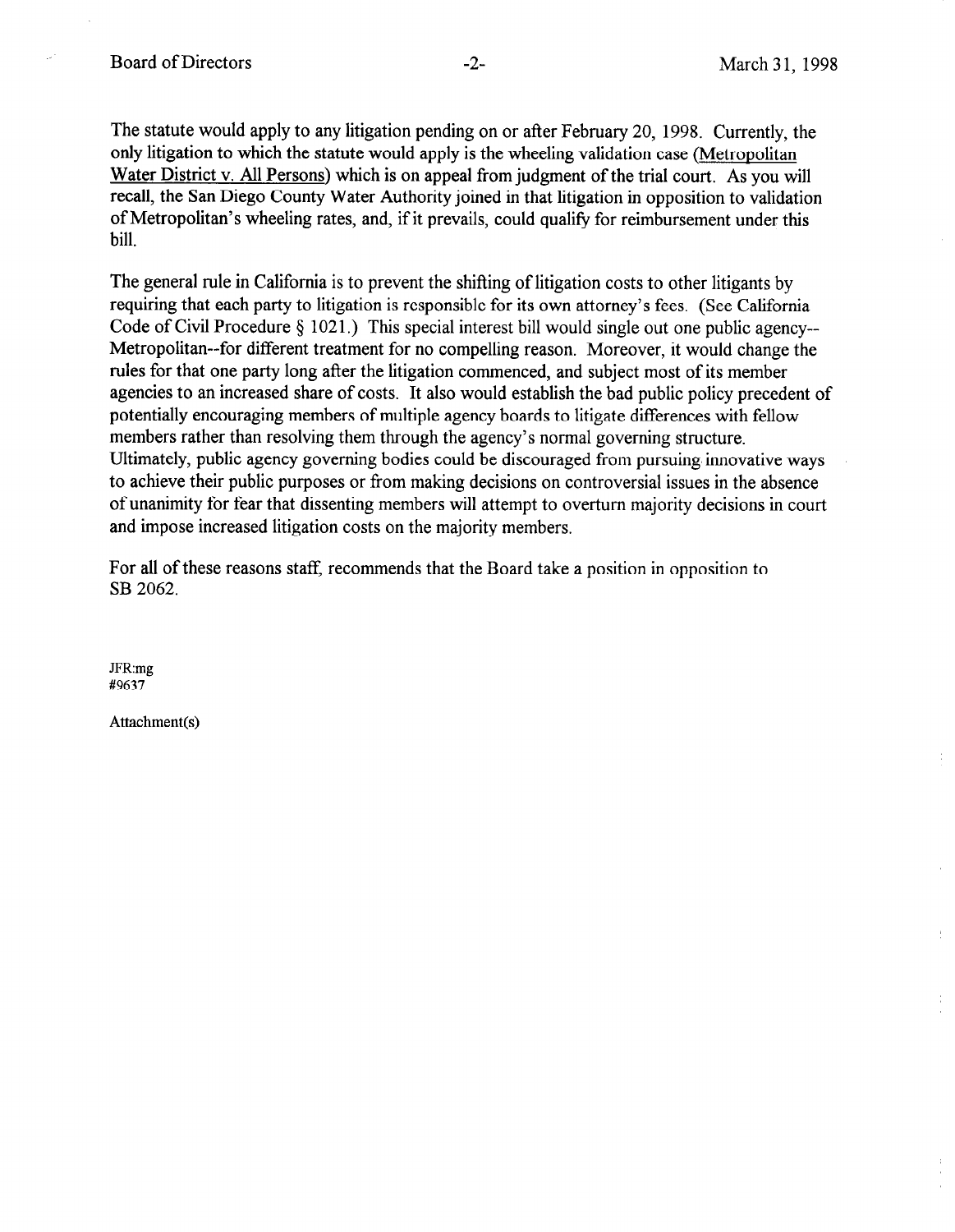Attachment to 8-13 General Manager General Counsel March 31, 1998

## AS AMENDED IN SENATE MARCH 24,1998

SENATE BILL No. 2062

## Introduced by Senator Johnson

February 20,199s

An act to amend Section 10004 of the Water Code, relating to water. An act to add Section 161.5 to the Metropolitan Water District Act (Chapter 209 of the Statutes of 1969), relating to metropolitan water districts.

LEGISLATIVE COUNSEL'S DIGEST

SB 2062, as amended, Johnson. The California Water Plan Metropolitan water districts: litigation costs: indemnification. (I) The Metropolitan Water District Act authorizes the formation of metropolitan water districts and specifies the powers and purposes of a district, including the power to impose rates or charges for the sale and delivery of water to member public agencies. Under the act, all claims for money or damages against a district are governed by specified existing law relating to claims and actions against public entities, except as otherwise provided in statute or regulation.

This bill would require a district, notwithstanding any other provision of law, to reimburse a qualified member public agency, as defined, for specified litigation costs of the district paid directly or indirectly from fees or charges for the purchase of water paid by the qualified member public agency to the district, as prescribed, thereby imposing a state-mandated local program.

(2) The California Constitution requires the state to reimburse local agencies and school districts for certain costs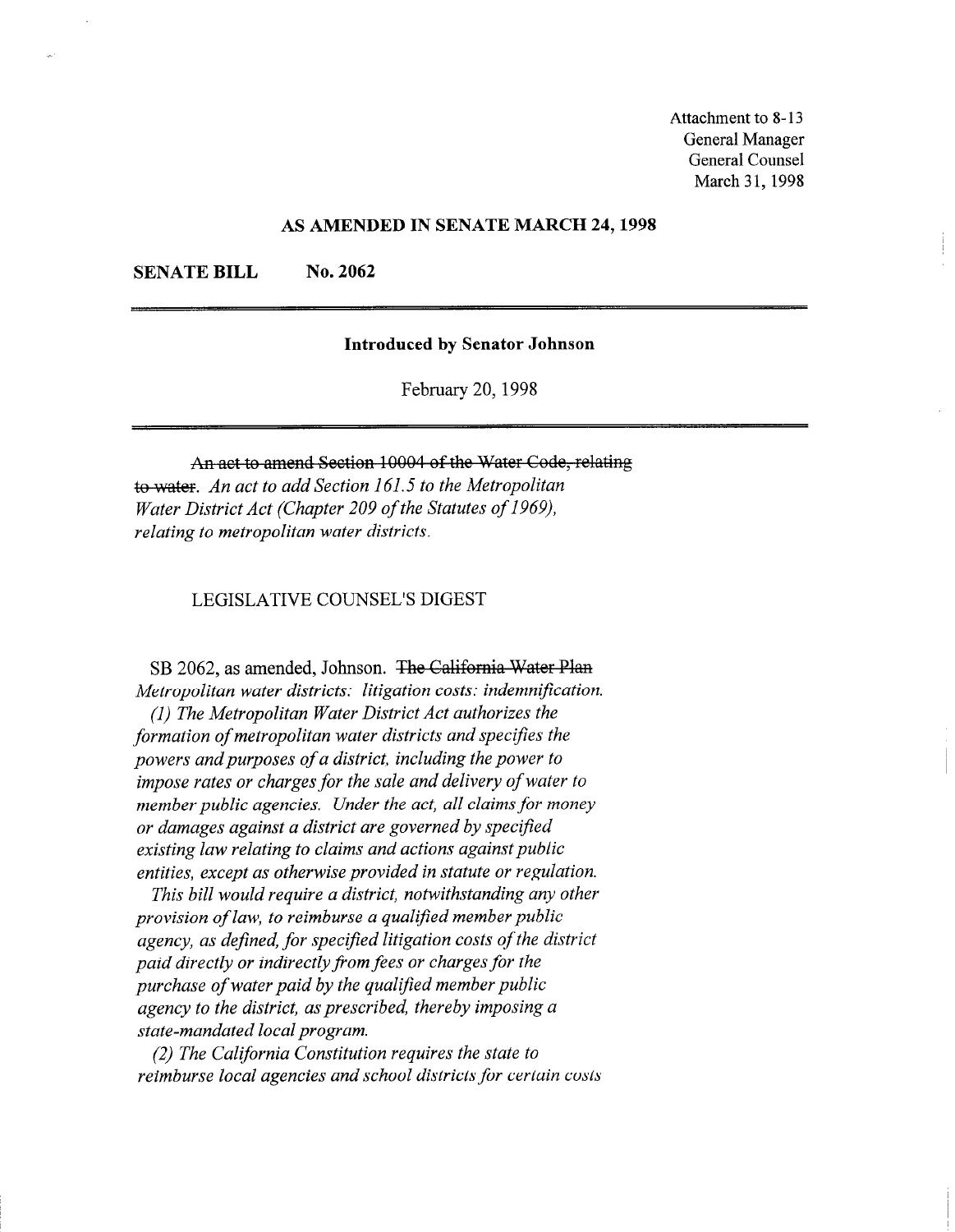Attachment to 8-13 General Manager General Counsel March 31, 1998

## $\text{SB } 2062$   $-2$   $-$

mandated by the state. Statutory provisions establish procedures for making that reimbursement, including the creation of a State Mandates Claims Fund to pay the costs of mandates that do not exceed \$1, 000, 000 statewide and other procedures for claims whose statewide costs exceed \$I, 000,000.

This bill would provide that, if the Commission on State Mandates determines that the bill contains costs mandated by the state, reimbursement for those costs shall be made pursuant to these statutory provisions.

- Under existing law, a plan for the control, protection, conservation, development, and utilization of the water resources of the state, set forth and described in specified documents, is known as "The California Water Plan." Existing law requires the plan to be updated as prescribed.

-This bill would make technical, nonsubstantive changes in those provisions.

Vote: majority. Appropriation: no. Fiscal committee:  $\overline{H}$  yes. State-mandated local program: no yes.

THE PEOPLE OF THE STATE OF CALIFORNIA DO ENACT AS FOLLOWS:

1 SECTION 1. Section 10004 of the Water Code is

2 SECTION 1. Section 161.5 is added to the

3 Metropolitan Water District Act (Chapter 209 of the

4 Statutes of 1969), to read.

5 161.5. (a) For the purpose of this section, the

6 following terms have the following meanings:

7 (1) "Qualtjied member public agency" is any member

8 public agency that, with respect to a case or controversy,

9 meets both of the following qualifications.

10 (A) The member public agency protested the action

11 of the district that gives rise to the case or controversy

12 before the action was taken, or if the action was not taken

13 at a meeting of the board of directors of the district for

14 which notice was given pursuant to this act, the protest

15 was made within 60 days from the date that the action was 16 taken.

 $17$  (B) The member public agency is a prevailing party in

18 any litigation affecting the public interest, including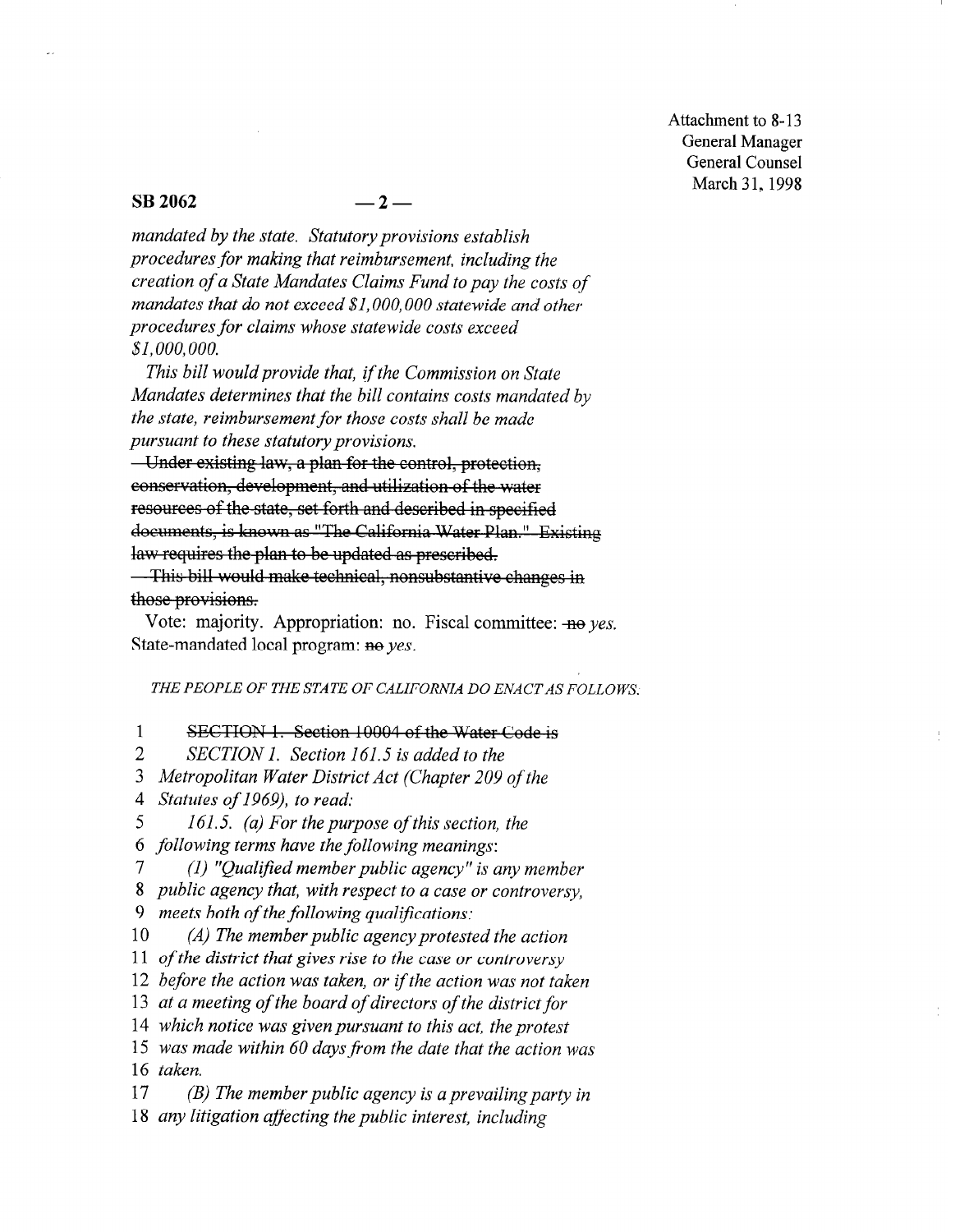Attachment to 8-13 General Manager General Counsel March 31, 1998

# $\text{SB } 2062$   $-3$   $-$

1 litigation to enforce a provision of law, that results from

2 the action of the district, regardless of whether the

3 member public agency initiated the litigation, As used in

4 this section, 'prevailing party" means a member public

5 agency that recovers any relief against the district in a

6 final judgment rendered by a court.

7 (2) "'Litigation costs of the district" includes all direct

8 and indirect costs to the district incurred with respect to

9 litigation arising from an action of the district, from the

10 date that the action was taken, including, but not limited

11 to, defense costs, expenses, and any attorney's fees

12 awarded to an adverse party other than a member public 13 agency.

14 (b) Notwithstanding any other provision of law, a

15 district shall reimburse a qualified member public agency

16 for those litigation costs of the district paid directly or 10 for most might room of me when the pure an every or

If mancing from me fees or enarges for me puremese of

18 water paid by the qualified member public agency to the<br>19 district.  $20$  (c) (1)  $T_1$   $T_2$  and  $T_3$  and  $T_4$  and  $T_5$  is the summation of  $T_5$ .

 $20$  member public agency by one of the following methods of the following methods,  $\frac{1}{2}$  $21$  member public agency by one of the following methods,

22 as determined by the district:<br>23 (A) A lump-sum payment

 $(A)$  A lump-sum payment to the qualifying member 24 *public agency*.<br>25 (*B*) *A credit* 

 $(B)$  A credit against future fees and charges for the 26 purchase of water to be paid to the district by the

27 qualifying member public agency.

 $28$  (2) With the consent of the qualifying member public 29 agency, the district may make reimbursement payments

30 over a period not to exceed five years.<br>31 (d) This section is applicable to an  $(d)$  This section is applicable to any litigation that is 32 pending in any court on or after February 20, 1998.

33 SEC. 2. Notwithstanding Section 17610 of the

34 Government Code, if the Commission on State Mandates

35 determines that this act contains costs mandated by the

36 state, reimbursement to local agencies and school

37 districts for those costs shall be made pursuant to Part 7

38 (commencing with Section 17500) of Division 4 of Title

39  $2$  of the Government Code. If the statewide cost of the

40 claim for reimbursement does not exceed one million